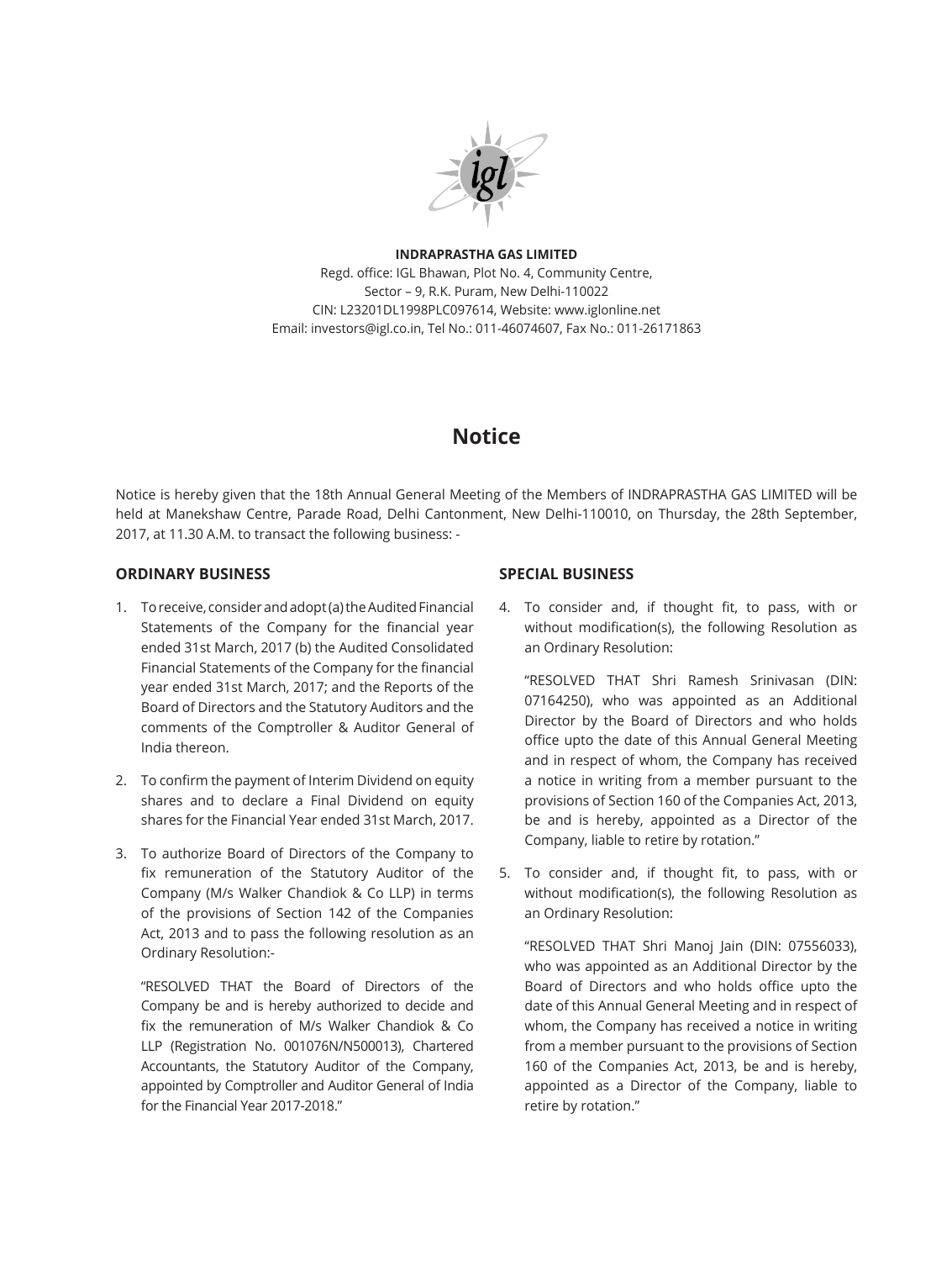6. To consider and, if thought fit, to pass, with or without modification(s), the following Resolution as an Ordinary Resolution:

"RESOLVED THAT Smt. Varsha Joshi (DIN: 07056514), who was appointed as an Additional Director by the Board of Directors and who holds office upto the date of this Annual General Meeting and in respect of whom, the Company has received a notice in writing from a member pursuant to the provisions of Section 160 of the Companies Act, 2013, be and is hereby, appointed as a Director of the Company, liable to retire by rotation."

7. To consider and, if thought fit, to pass, with or without modification(s), the following Resolution as an Ordinary Resolution:

"RESOLVED THAT pursuant to the provisions of Section 148 and all other applicable provisions of the Companies Act, 2013 and the Companies (Audit and Auditors) Rules, 2014, the Cost Auditors appointed by the Board of Directors of the Company, to conduct the audit of the cost records of the Company for the financial year ending March 31, 2018, be paid the remuneration as set out in the statement annexed to the Notice convening this Meeting.

RESOLVED FURTHER THAT the Board of Directors of the Company be and is hereby authorised to do all acts and take all such steps as may be necessary, proper or expedient to give effect to this resolution."

8. To consider and, if thought fit, to pass, with or without modification(s), the following Resolution as an Ordinary Resolution:

"RESOLVED THAT pursuant to SEBI (Listing Obligations and Disclosure Requirements) Regulations, 2015 and other applicable provisions, if any, and subject to any modification(s) and re-enactment thereof, consent of the Members be and is hereby accorded to ratify the contract for purchase of APM gas for NCT of Delhi, at a price determined by Government of India from time to time, amounting to Rs. 797.28 crores, with its related party i.e. GAIL (India) Limited (Nominee of Government of India), during the period April 1, 2016 to March 31, 2017.

RESOLVED FURTHER THAT the Board of Directors of the Company be and is hereby authorized to do all acts, deeds, matters and things that may be necessary, proper, expedient or incidental thereto for the purpose of giving effect to this Resolution."

9. To consider and, if thought fit, to pass, with or without modification(s), the following Resolution as an Ordinary Resolution:

"RESOLVED THAT pursuant to SEBI (Listing Obligations and Disclosure Requirements) Regulations, 2015 and other applicable provisions, if any, and subject to any modification(s) and re-enactment thereof, consent of the Members be and is hereby accorded to ratify the contract for purchase of PMT gas for NCT of Delhi, at a price determined by Government of India from time to time, amounting to Rs. 498.62 crores, with its related party i.e. GAIL (India) Limited (Nominee of Government of India), during the period April 1, 2016 to March 31, 2017.

RESOLVED FURTHER THAT the Board of Directors of the Company be and is hereby authorized to do all acts, deeds, matters and things that may be necessary, proper, expedient or incidental thereto for the purpose of giving effect to this Resolution."

10. To approve sub division of the Company's equity shares of face value of Rs 10 (Rupees Ten) each into 5 (Five) equity shares of face value Rs. 2 (Rupees Two) each and in this regard, to consider and if thought fit, to pass with or without modification(s), the following resolutions as an Ordinary Resolution.

"RESOLVED THAT pursuant to the provisions of Section 61 and other applicable provisions, if any, of the Companies Act, 2013 (including any statutory modifications or re-enactment thereof for the time being in force), and in accordance to the provisions of the Memorandum and Articles of Association of the Company and subject to the approval(s), consent(s), permission(s), sanction(s), if any, as may be necessary from the appropriate statutory authority(ies), the consent of the members be and is hereby accorded for sub-dividing 14,00,00,160 equity shares of the Company, having face value of Rs. 10 (Rupees Ten) each into 5 (Five) equity shares of face value Rs. 2 (Rupees Two) each.

RESOLVED FURTHER THAT pursuant to the sub-division of equity shares of the Company, the authorized, issued, subscribed and paid-up equity share capital of nominal value of Rs. 10 (Rupees Ten) each, shall stand sub-divided into 5 (Five) equity shares of face value Rs. 2 (Rupees Two) each from the 'Record Date' and shall rank pari passu in all respects and carry the same rights as the existing fully paid-up equity shares of Rs 10 (Rupees Ten) each of the Company.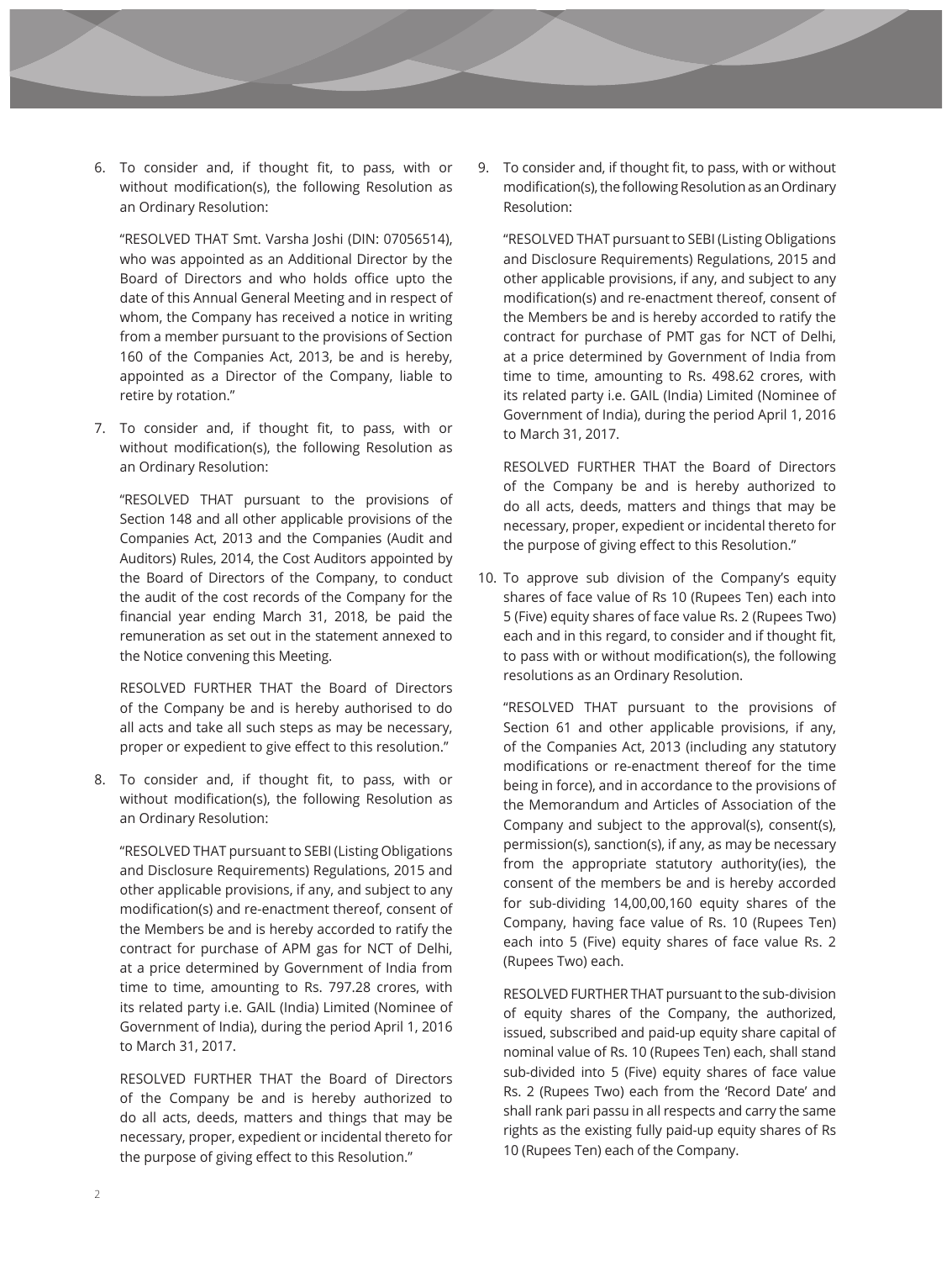RESOLVED FURTHER THAT upon sub-division of equity shares as aforesaid, the existing share certificates in relation to the existing equity shares of the face value of Rs 10 (Rupees Ten) each held in physical form shall be deemed to have been automatically cancelled and be of no effect on and from the Record Date and the Company may without requiring the surrender of the existing share certificate(s) directly issue and dispatch the new share certificate(s) of the Company, in lieu of such existing issued share certificate(s) and in the case of equity shares held in the dematerialized form, the number of sub-divided equity shares be credited to the respective beneficiary accounts of the members with the Depository Participants, in lieu of the existing credits representing the equity shares of the Company before sub-division.

RESOLVED FURTHER THAT the Board of Directors of the Company (which expression shall also include a Committee thereof), be and is hereby authorized to fix the Record Date and take all the necessary steps as may be necessary in relation to the above including recall of the existing share certificates, issue of new share certificates in lieu of the existing issued share certificates in terms of the foregoing resolutions and in accordance with the applicable provisions of the Companies Act, 2013 read with Companies (Share Capital and Debentures) Rules, 2014 and to execute all such other documents, instruments and writings and to do all such acts deeds and things as may be required to give effect to the aforesaid resolution including to delegate any or all of its powers to any Committee or to the Managing Director or Director (Commercial) or Chief Financial Officer or Company Secretary of the Company, as may deem appropriate in this regard."

11. To approve amendment in the Capital Clause of the Memorandum of Association of the Company and in this regard, to consider and if thought fit, to pass with or without modification(s), the following resolution as a Special Resolution.

"RESOLVED THAT pursuant to the provisions of Section 13 of the Act and other applicable provisions, of the Act and/or any statutory modification(s) thereof and Rules framed thereunder, the existing Clause V of the Memorandum of Association of the Company be replaced with the following new Clause V consequent to sub-division:

"V. The Authorized Share Capital of the Company is Rs. 220 Crores (Rupees Two Hundred Twenty Crores)



divided into 110 Crores equity shares of Rs. 2 (Rupees Two) each."

RESOLVED FURTHER THAT the Board of Directors of the Company (which expression shall also include a Committee thereof), be and is hereby authorized to execute all the documents, instruments and writings and make necessary filings as may be required including to delegate any or all of its powers to any Committee or to the Managing Director or Director (Commercial) or Chief Financial Officer or Company Secretary of the Company, as may deem appropriate in this regard and to do all such acts, deeds and things as may be required to give effect to the aforesaid resolution."

12. To approve requisite amendment in the Articles of Association of the Company consequent to subdivision and in this regard, to consider and if thought fit, to pass with or without modification(s), the following resolution as a Special Resolution.

"RESOLVED THAT pursuant to the provisions of Section 14 of the Act and other applicable provisions, of the Act and/or any statutory modification(s) thereof and Rules framed thereunder, the existing Article 3 of the Articles of Association of the Company be replaced with the following new Article, consequent to sub-division:

"3. The Authorized Share Capital of the Company is Rs. 220 Crores (Rupees Two Hundred Twenty Crores) divided into 110 Crores equity shares of Rs. 2 (Rupees Two) each."

RESOLVED FURTHER THAT the Board of Directors of the Company (which expression shall also include a Committee thereof), be and is hereby authorized to execute all the documents, instruments and writings and make necessary filings as may be required including to delegate any or all of its powers to any Committee or to the Managing Director or Director (Commercial) or Chief Financial Officer or Company Secretary of the Company, as may deem appropriate in this regard and to do all such acts, deeds and things as may be required to give effect to the aforesaid resolution."

Place : New Delhi (S. K. Jain) Date : August 11, 2017 Company Secretary

By Order of the Board sd/-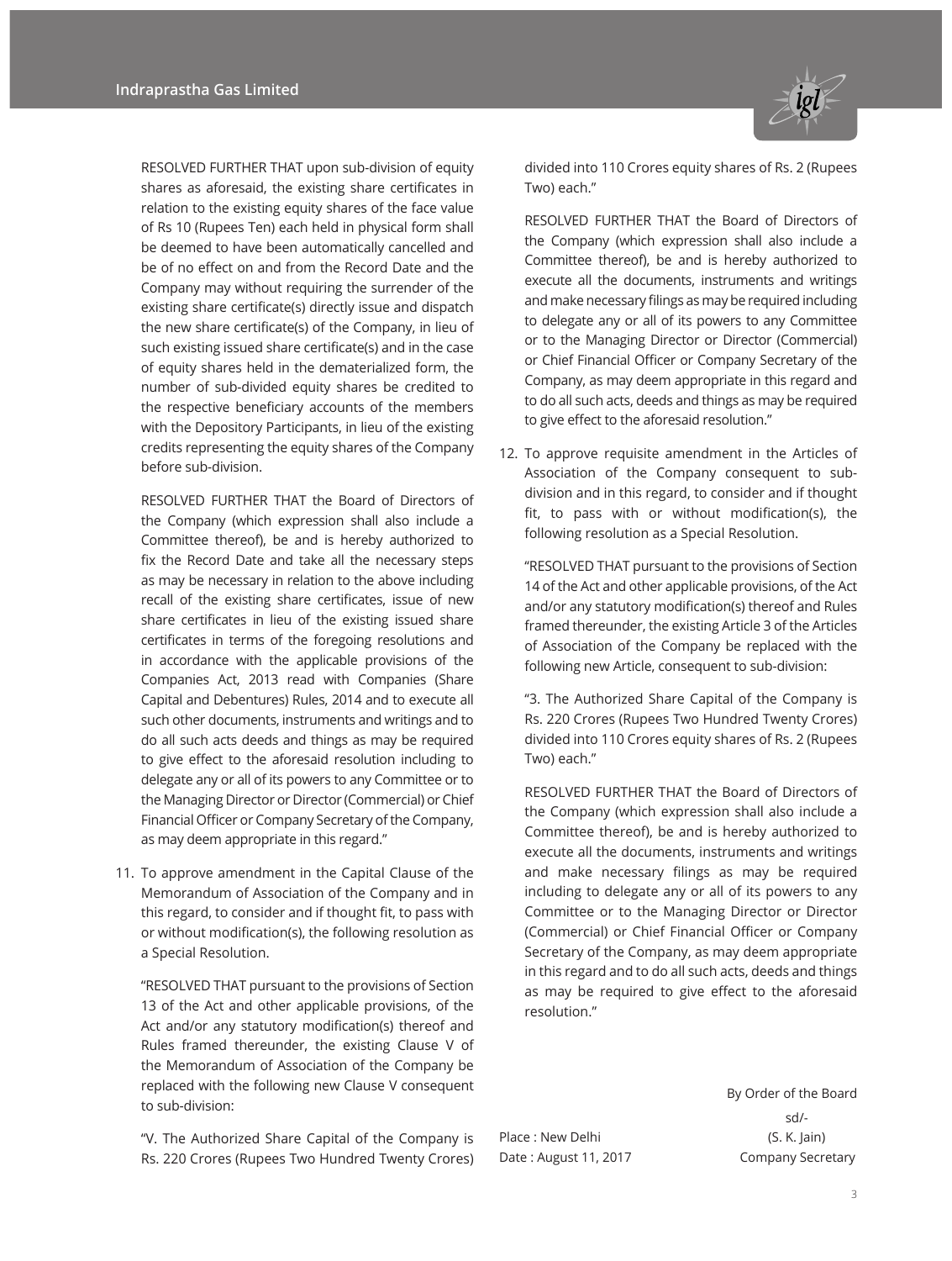#### **Notes:**

- 1. The explanatory statement pursuant to Section 102 of the Companies Act, 2013 is annexed hereto.
- **2. A MEMBER ENTITLED TO ATTEND AND VOTE AT THE ANNUAL GENERAL MEETING (HEREIN AFTER REFERRED AS 'THE MEETING' OR 'AGM') IS ENTITLED TO APPOINT A PROXY TO ATTEND AND ON A POLL TO VOTE INSTEAD OF HIMSELF AND THE PROXY NEED NOT BE A MEMBER OF THE COMPANY**.
- 3. The instrument appointing a proxy, to be effective, must be duly filled, stamped and must reach the Company's registered office not later than 48 (forty eight) hours before the commencement of the meeting. Proxies submitted on behalf of the companies, societies etc., must be supported by an appropriate resolution/authority, as applicable.
- 4. A person can act as a proxy on behalf of members not exceeding fifty and holding in the aggregate not more than ten percent of the total share capital of the Company carrying voting rights. A member holding more than ten percent of the total share capital of the Company carrying voting rights may appoint a single person as proxy and such person shall not act as a proxy for any other person or shareholder.
- 5. The Register of Members and Share Transfer Books of the Company will remain closed from September 20, 2017 to September 28, 2017 (both days inclusive) for the purpose of ascertaining the eligibility for payment of dividend.
- 6. The dividend payable on equity shares, if approved by the members, will be paid to those members whose names appear on the Company's Register of Members and as per beneficial owners position received from NSDL & CDSL as at the close of September 19, 2017.



#### 7. Route map of the Venue of AGM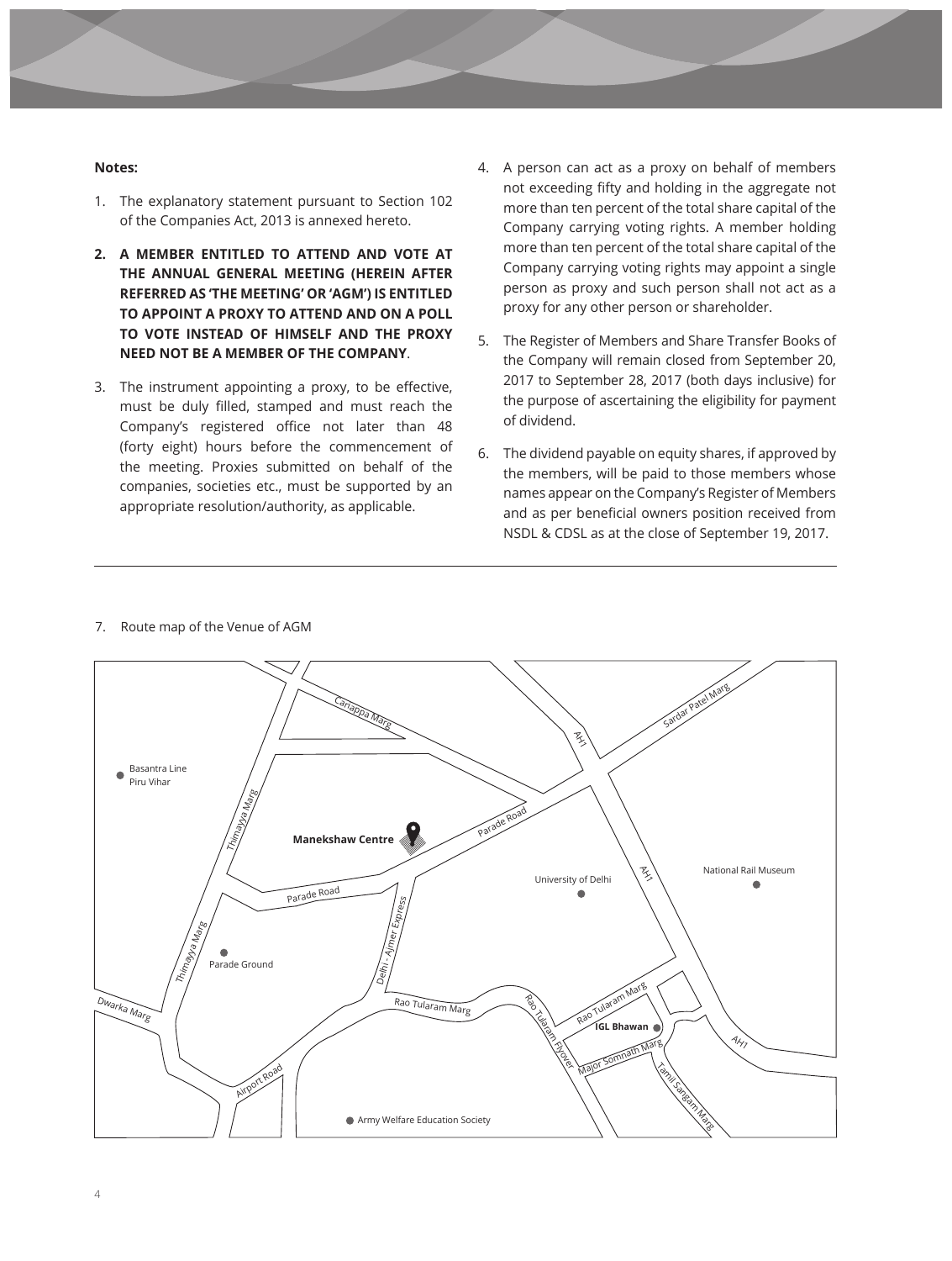- 8. Members holding shares in physical form are requested to notify change in their address, if any, quoting folio number to Registrar and Transfer Agents (RTA) M/s Karvy Computershare Private Limited, Karvy Selenium Tower B, Plot No 31 & 32, Gachibowli, Financial District, Nanakramguda, Serilingampally, Hyderabad, Andhra Pradesh – 500 032.
- 9. Members are requested to notify any change of Address/ Bank Account Number:
	- a) To the Company's Registrar in respect of their physical share folios; and
	- b) To their Depository Participants (DPs) in respect of their Electronic Demat Accounts as the Company is obliged to print the Bank details on the dividend warrant as furnished by NSDL/ CDSL.
- 10. Members may correspond with the RTA /Company to claim dividends, which remain unclaimed. In this regards, Members are requested to note that dividends not encashed or claimed within seven years from the date of transfer to the Company's Unpaid Dividend Account, will be transferred to the Investor Education and Protection Fund.
- 11. Members are requested to send their queries, if any, atleast 10 days in advance of meeting so that the information can be made available at the meeting.
- 12. Members are requested to bring their copy of the Annual Report to the Meeting and no copy would be provided at AGM venue.
- 13. Documents referred in the accompanying Notice shall be open for inspection at the registered office of the Company on all working days except Saturdays and holidays between 1030 hours to 1230 hours upto the date of conclusion of AGM.
- 14. In exercise of powers conferred by Section 139 of the Companies Act, 2013, the Comptroller and Auditor General of India vide its letter dated July 19, 2017, has appointed M/s Walker Chandiok & Co LLP (Registration No. 001076N/N500013), Chartered Accountants as Statutory Auditors of the Company for the financial year 2017-18.



- through Electronic voting system and the Company is providing facility for voting through electronic means. Instructions and other related information for e-voting is provided herein below. Further, the Company will also send communication relating to remote e-voting which inter alia would contain details about user ID and password along with copy of this Notice to the members separately.
- 16. Voting through electronic means:
	- a) Pursuant to the provisions of Section 108 of the Companies Act, 2013 read with the Companies (Management and Administration) Rules, 2014, (hereinafter referred as "the Rules"), as amended and the provisions of the Securities and Exchange Board of India (Listing Obligations and Disclosure Requirements) Regulations, 2015, the Company has made necessary arrangements for remote e-voting facility to its members to enable them to cast their votes electronically.
	- b) The Company has engaged the services of Karvy Computershare Private Limited ("Karvy") as the Authorised Agency to provide remote e-voting facilities.
	- c) The Board of Directors has appointed Shri V.K. Sharma, Company Secretary in practice as the Scrutinizer, for conducting the remote e-voting process and poll in a fair and transparent manner.
	- d) Members are requested to carefully read the instructions for remote e-voting before casting their vote.
	- e) The remote e-voting period will commence at 9.00 a.m. on September 25, 2017 and will end at 5.00 p.m. on September 27, 2017.
	- f) The cut-off date (i.e. the record date) for the purpose of remote e-voting or poll is September 21, 2017. A person, whose name is recorded in the register of members or in the register of beneficial owners maintained by the depositories as on the cut-off date, i.e September 21, 2017 shall be entitled to avail the facility of remote e-voting/Ballot Paper.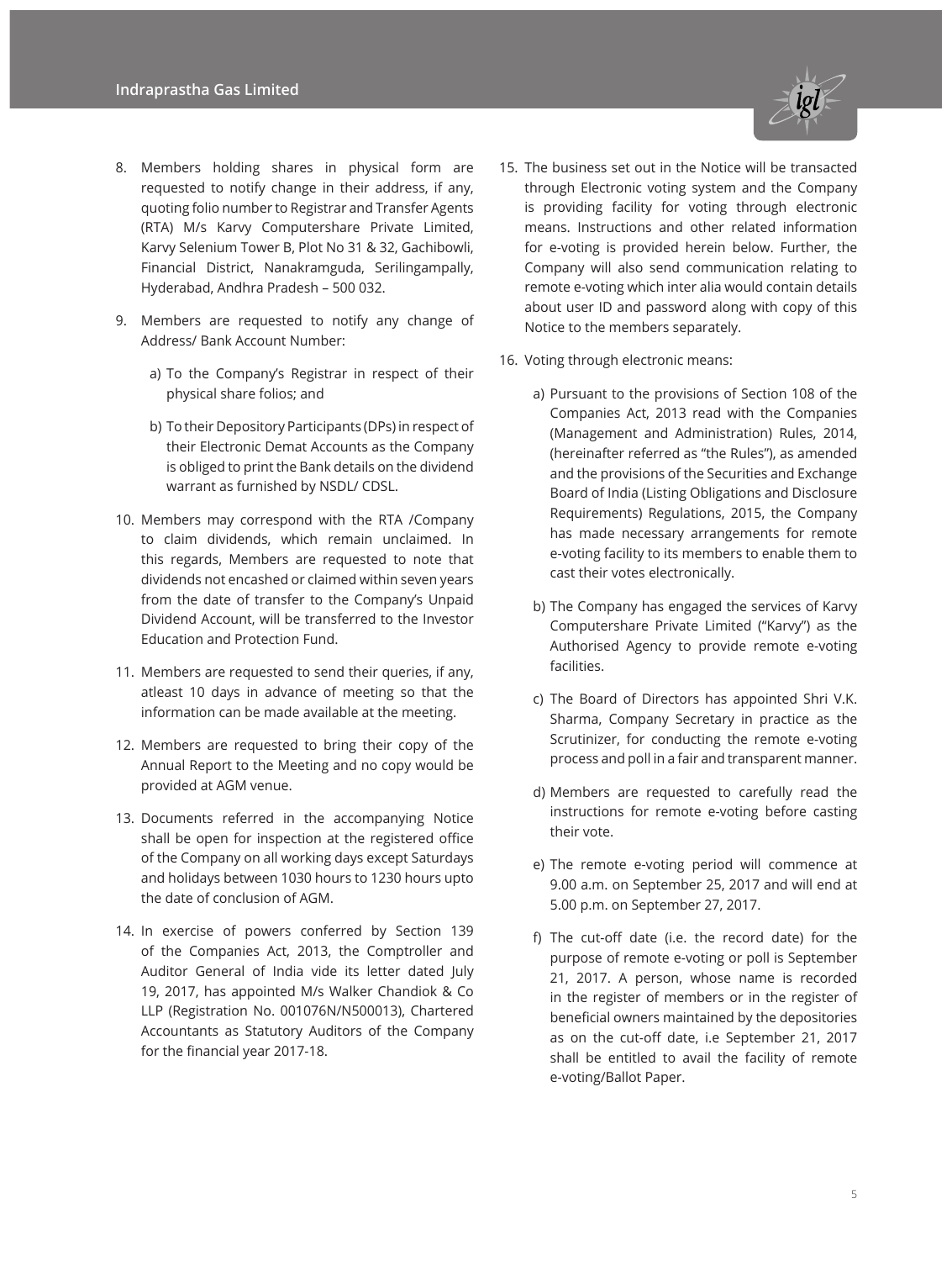- g) The procedure and instructions for remote e-voting are as under:
- A. In case a Member receives an email from Karvy [for Members whose email IDs are registered with the Company/Depository Participants (s)]:
	- i. Launch internet browser by typing the URL: https://evoting.karvy.com.
	- ii. Enter the login credentials (i.e. User ID and password as mentioned in email). In case of physical folio, User ID will be EVEN (E-Voting Event Number) xxxx followed by folio number. In case of Demat account, User ID will be your DP ID and Client ID. However, if you are already registered with Karvy for e-voting, you can use your existing User ID and password for casting your vote.
	- iii. After entering these details appropriately, click on "LOGIN".
	- iv. You will now reach password change menu wherein you are required to mandatorily change your password. The new password shall comprise of minimum 8 characters with at least one upper case (A- Z), one lower case (a-z), one numeric value (0-9) and a special character (@,#,\$, etc.). The system will prompt you to change your password and update your contact details like mobile number, email ID etc. on first login. You may also enter a secret question and answer of your choice to retrieve your password in case you forget it. It is strongly recommended that you do not share your password with any other person and that you take utmost care to keep your password confidential.
	- v. You need to login again with the new credentials.
	- vi. On successful login, the system will prompt you to select the "EVENT" i.e., **''Indraprastha Gas Limited'**.
	- vii. On the voting page, enter the number of shares (which represents the number of votes) as on the cut-off date under "FOR/ AGAINST" or alternatively, you may partially enter any number in "FOR" and partially "AGAINST" but the total number in "FOR/

AGAINST" taken together shall not exceed your total shareholding as mentioned herein above. You may also choose the option ABSTAIN. If the Member does not indicate either "FOR" or "AGAINST" it will be treated as "ABSTAIN" and the shares held will not be counted under either head.

- viii. Members holding multiple folios/demat accounts shall choose the voting process separately for each folio/demat accounts.
- ix. Voting has to be done for each item of the notice separately. In case you do not desire to cast your vote on any specific item, it will be treated as abstained.
- x. You may then cast your vote by selecting an appropriate option and click on "Submit".
- xi. A confirmation box will be displayed. Click "OK" to confirm else "CANCEL" to modify. Once you have voted on the resolution(s), you will not be allowed to modify your vote. During the voting period, Members can login any number of times till they have voted on the resolution(s).
- xii. Corporate/Institutional Members (i.e. other than Individuals, HUF, NRI etc.) are also required to send scanned certified true copy (PDF Format) of the Board Resolution/ Authority Letter etc., together with attested specimen signature(s) of the duly authorised representative(s), to the Scrutinizer at email vijay.sharma@vkscosecy.com with a copy marked to evoting@karvy.com. The scanned image of the above mentioned documents should be in the naming format **"Corporate Name\_Event No."**
- B. In case of Members receiving physical copy of Notice [for Members whose email IDs are not registered with the Company/Depository Participants (s)]:
	- i. E-Voting Event Number XXXX (EVEN), User ID and Password as provided on the cover page of notice.
	- ii. Please follow all steps from Sl. No. (i) to (xii) above to cast your vote by electronic means.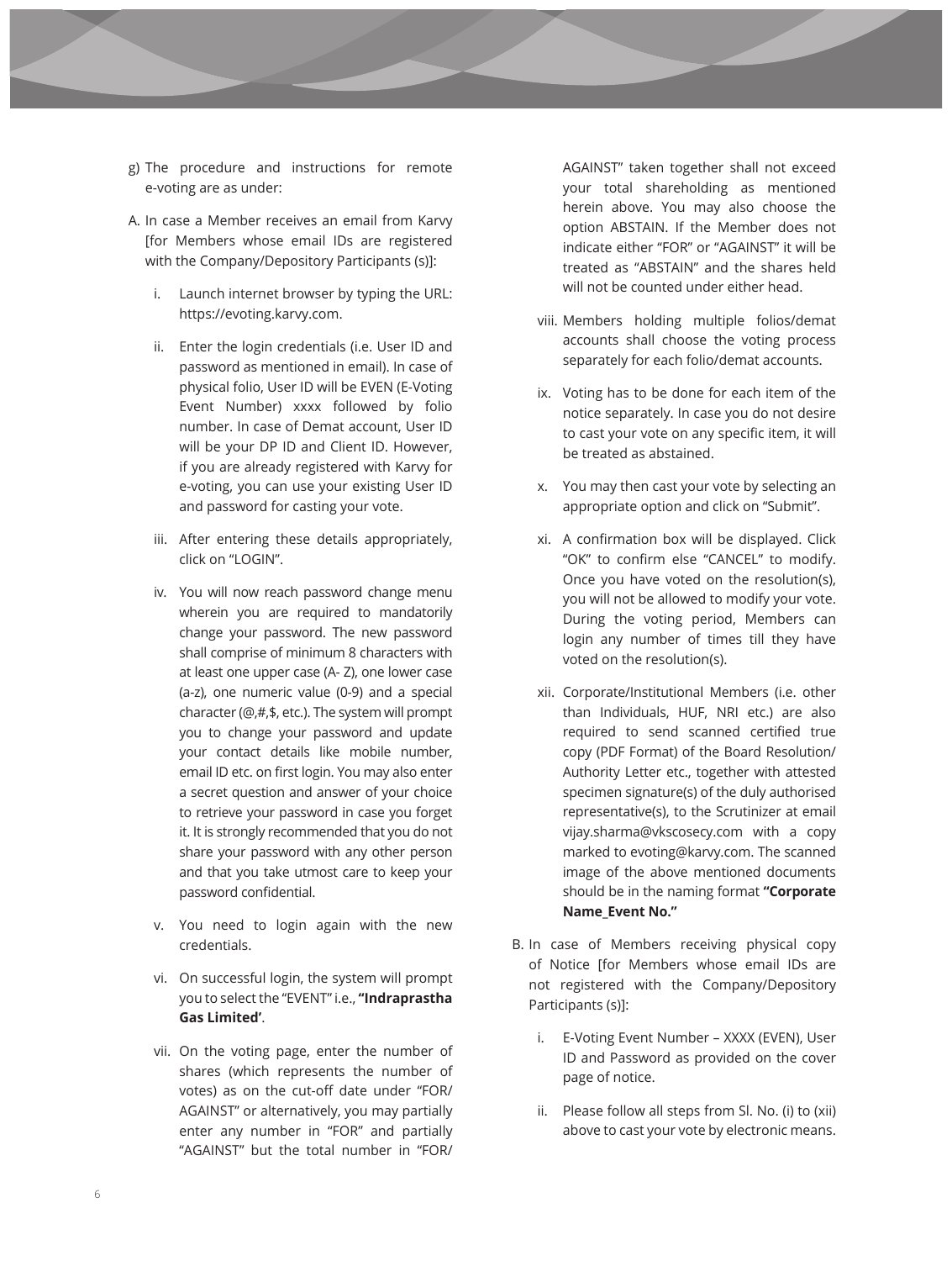

#### **Other Instructions**

- I. In case of any query and/or grievance, in respect of voting by electronic means, Members may refer to the Help & Frequently Asked Questions (FAQs) and E-voting user manual available at the download section of https://evoting.karvy.com (Karvy Website) or contact Mr. Srikrishna P, (Unit: Indraprastha Gas Limited) of Karvy Computershare Private Limited, Karvy Selenium Tower B, Plot 31-32, Gachibowli, Financial District, Nanakramguda, Hyderabad - 500 032 or at evoting@karvy.com or phone no. 040 – 6716 2222 or call Karvy's toll free No. 1-800-34-54- 001 for any further clarifications.
- II. You can also update your mobile number and e-mail id in the user profile details of the folio which may be used for sending future communication(s).
- III. In case any person becomes member of the Company after dispatch of Notice of AGM and holds shares as on the cut-off date for e-voting i.e., September 21, 2017, he/she may obtain the User ID and Password in the manner as mentioned below :
	- i. If the mobile number of the member is registered against shares held in demat form, the member may send SMS: MYEPWD <space> DP ID Client ID to 9212993399

Example for NSDL:

MYEPWD <SPACE> IN12345612345678

Example for CDSL:

MYEPWD <SPACE> 1402345612345678

ii. If the mobile number of the member is registered against shares held in physical form the member may send SMS: MYEPWD <space> Event no. + Folio no. to 9212993399.

Example for Physical: MYEPWD <SPACE> XXXX1234567890

- iii. If e-mail address or mobile number of the member is registered against Folio No. / DP ID Client ID, then on the home page of https://evoting.karvy.com, the member may click "Forgot Password" and enter Folio No. or DP ID Client ID and PAN to generate a password.
- iv. Member may call Karvy's toll free number 1800-3454-001.
- v. Member may send an e-mail request to evoting@karvy.com. However, Karvy shall endeavor to send User ID and Password to those new Members whose mail ids are available.
- h) Once the vote on a resolution is cast by a Member, the Member shall not be allowed to modify it subsequently. The Company shall also provide facility for voting through polling at the Meeting and members attending the meeting who have not already casted their vote by remote e-voting shall be able to exercise their right to vote at the AGM. A Member can opt for only single mode of voting i.e. through Remote e-voting or voting at the AGM. If a Member casts votes by both modes then voting done through Remote e-voting shall prevail and vote at the AGM shall be treated as invalid.
- i) The Members who have casted their vote by remote e-voting prior to the meeting may also attend the meeting but shall not be entitled to cast their vote again.
- j) The voting rights of the Members shall be in proportion to the paid-up value of their shares in the equity capital of the Company as on the cutoff date (i.e. the record date), being September 21, 2017. A person who is not a member as on the cutoff date should treat this notice for information purpose only.
- k) The results shall be declared on or after the AGM. The results along with the Scrutinizer's Report, shall also be placed on the website of the Company (www.iglonline.net) and on Karvy's website (https://evoting.karvy.com).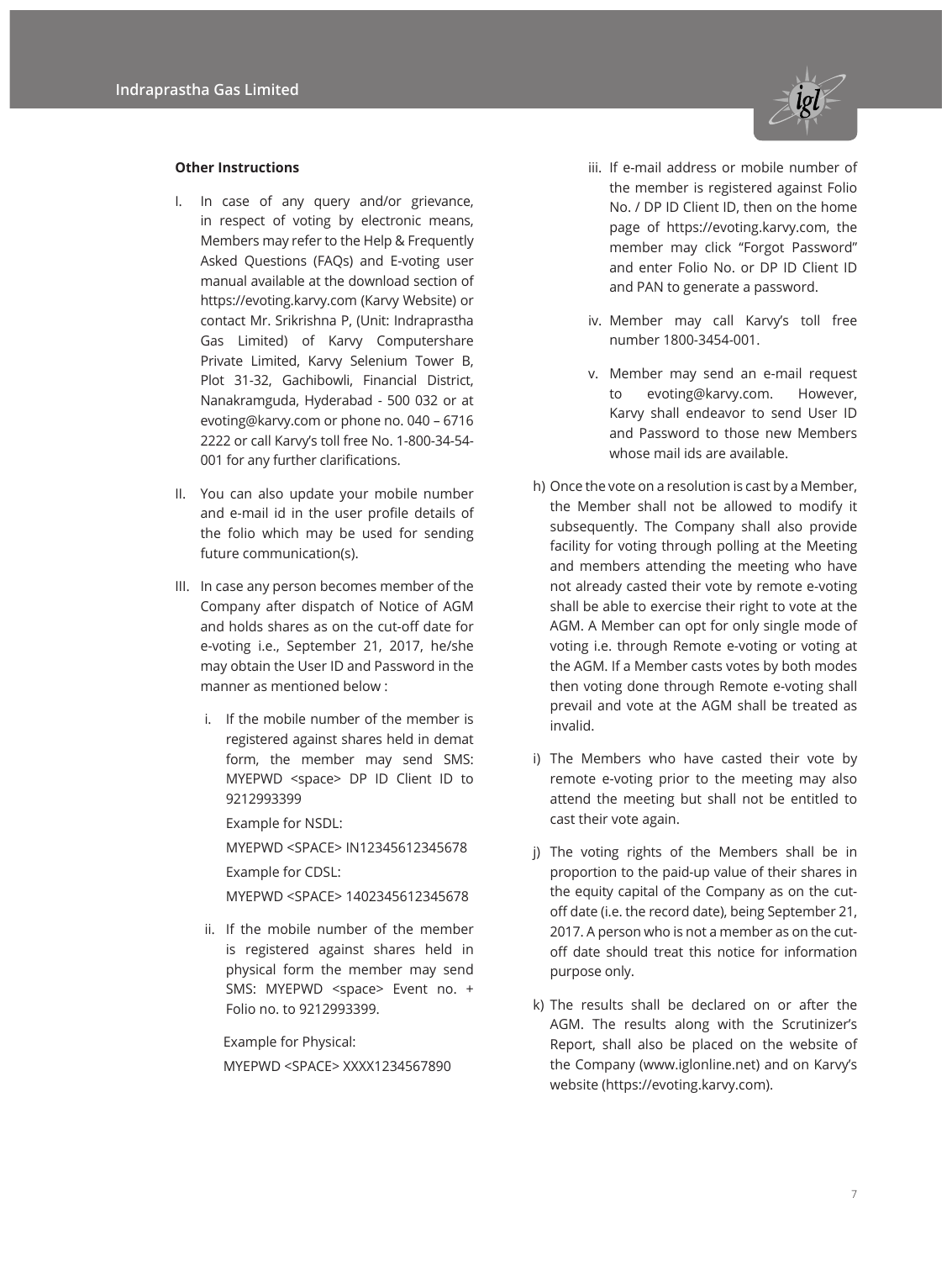## **Explanatory Statement Pursuant to Section 102 of the Companies Act, 2013**

#### **Item No.4**

Shri Ramesh Srinivasan was nominated by Bharat Petroleum Corporation Limited as a Director of the Company. The Board of Directors appointed Shri Ramesh Srinivasan, as an Additional Director w.e.f. January 14, 2017.

As per the provisions of Section 161 of the Companies Act, 2013, he shall hold office upto the date of Annual General Meeting. The Company has received a notice under Section 160 of the Companies Act, 2013, from a member proposing his candidature for the Directorship of the Company.

His brief resume, the nature of his expertise in specific functional areas, names of companies in which he holds directorships, committee memberships/ chairmanships, his shareholding etc., are separately annexed hereto.

The Board of Directors recommends the resolution set out in item no. 4 for your approval.

Other than Shri Ramesh Srinivasan and his relatives none of the Directors, Key Managerial Personnel of the Company or their relatives are considered to be interested in the resolution.

## **Item No.5**

Shri Manoj Jain was nominated by GAIL (India) Limited as a Director of the Company. The Board of Directors appointed Shri Manoj Jain, as an Additional Director w.e.f. January 18, 2017.

As per the provisions of Section 161 of the Companies Act, 2013, he shall hold office upto the date of Annual General Meeting. The Company has received a notice under Section 160 of the Companies Act, 2013 from a member proposing his candidature for the Directorship of the Company.

His brief resume, the nature of his expertise in specific functional areas, names of companies in which he holds directorships, committee memberships/ chairmanships, his shareholding etc., are separately annexed hereto.

The Board of Directors recommends the resolution set out in item no. 5 for your approval.

Other than Shri Manoj Jain and his relatives none of the Directors, Key Managerial Personnel of the Company or their relatives are considered to be interested in the resolution.

#### **Item No.6**

Smt. Varsha Joshi, was nominated by Government of NCT of Delhi as a Director on the Board in place of Shri Vikram Dev Dutt. The Board of Directors appointed Smt. Varsha Joshi as an Additional Director w.e.f. June 1, 2017.

As per the provisions of Section 161 of the Companies Act, 2013, she shall hold office upto the date of Annual General Meeting. The Company has received a notice under Section 160 of the Companies Act, 2013, from a member proposing her candidature for the Directorship of the Company.

Her brief resume, the nature of her expertise in specific functional areas, names of companies in which she holds directorships, committee memberships/ chairmanships, her shareholding etc., are separately annexed hereto.

The Board of Directors recommends the resolution set out in item no. 6 for your approval.

Other than Smt. Varsha Joshi and her relatives none of the Directors, Key Managerial Personnel of the Company or their relatives are considered to be interested in the resolution.

## **Item No. 7**

The Board, on the recommendation of the Audit Committee, has approved the appointment M/s. Chandra Wadhwa & Co., New Delhi, Cost Accountants as the Cost Auditors of the Company for the financial year 2017- 18. The remuneration proposed to be paid to the Cost Auditors, would be Rs. 2.25 lacs (Rupees Two Lacs Twenty Five Thousand only) plus out of pocket expenses with a cap of 10% of the fees, cost of travel (in case meetings to be attended by them takes place outside NCT of Delhi) on actuals and applicable taxes.

In accordance with the provisions of Section 148 of the Act read with the Companies (Audit and Auditors) Rules, 2014, the remuneration payable to the Cost Auditors has to be ratified by the shareholders of the Company.

Accordingly, the Board of Directors recommends the resolution set out at Item No. 7 for approval of the shareholders as Ordinary Resolution for ratification of the remuneration payable to the Cost Auditors for the financial year ending March 31, 2018.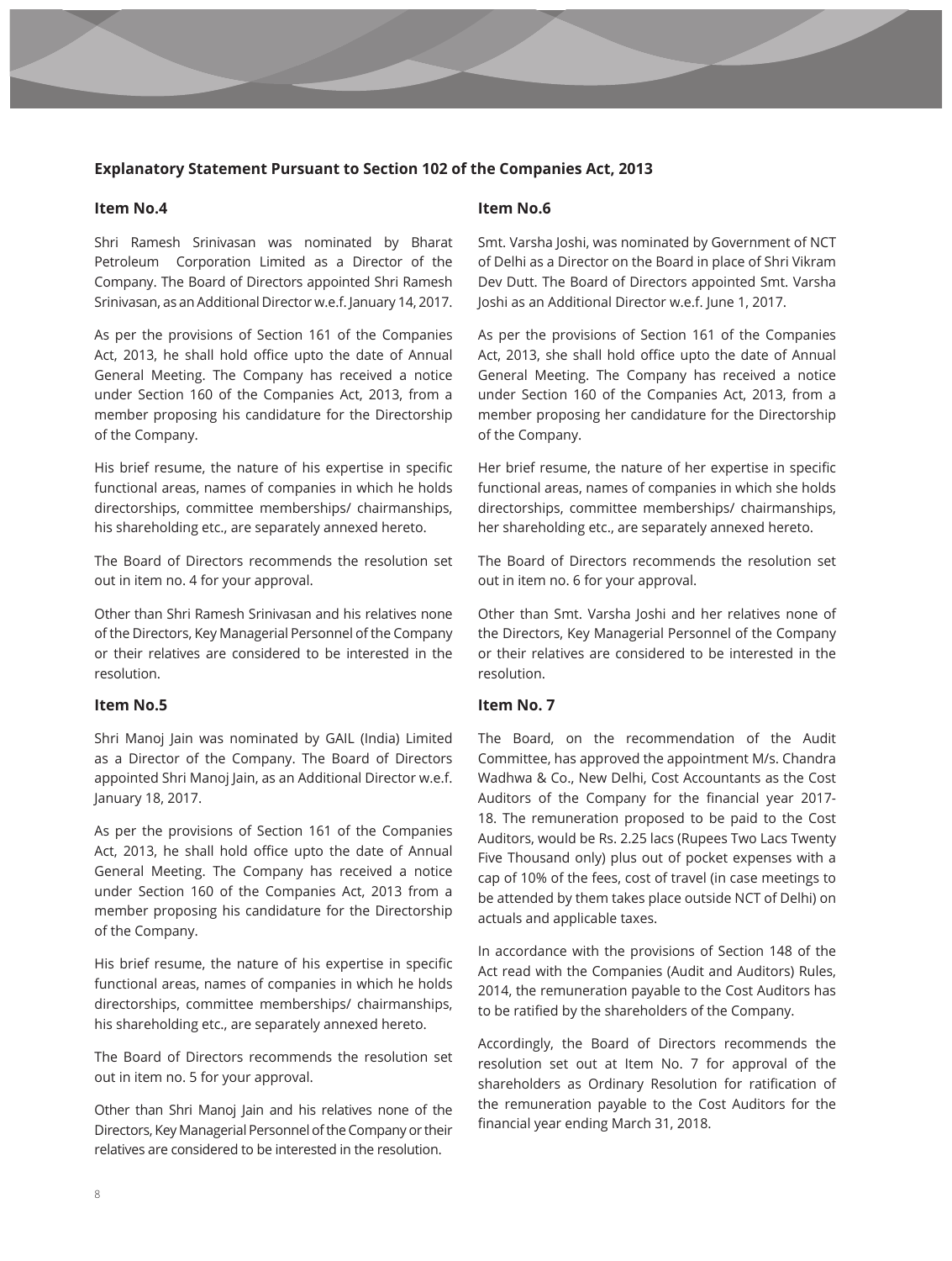

None of the Directors / Key Managerial Personnel of the Company / their relatives is, in any way, concerned or interested in the resolution.

#### **Item No. 8**

In terms of the SEBI (Listing Obligations and Disclosure Requirements) Regulations, 2015 (Listing Regulations), GAIL (India) Limited ('GAIL') is a related party of the Company. During the financial year 2016-17, the Company under a contract with GAIL (Nominee of Government of India) for NCT of Delhi, purchased APM gas amounting to Rs. 797.28 crores, at a price determined by Government of India, from time to time. The purchases under this contract exceed 10% of the annual turnover of the Company as per the last audited financial statement i.e. of financial year 2016-17. Pursuant to the Listing Regulations, the said transaction is a material related party transaction and thus, requires shareholders' approval by way of Ordinary Resolution.

None of the Directors / Key Managerial Personnel of the Company / their relatives is, in any way, concerned or interested in the resolution.

#### **Item No. 9**

In terms of the SEBI (Listing Obligations and Disclosure Requirements) Regulations, 2015 (Listing Regulations), GAIL (India) Limited ('GAIL') is a related party of the Company. During the financial year 2016-17, the Company under a contract with GAIL (Nominee of Government of India) for NCT of Delhi, purchased PMT gas amounting to Rs. 498.62 crores, at a price determined by Government of India, from time to time. The purchases under this contract exceed 10% of the annual turnover of the Company as per the last audited financial statement i.e. of financial year 2016-17. Pursuant to the Listing Regulations, the said transaction is a material related party transaction and thus, requires Shareholders' approval by way of Ordinary Resolution.

None of the Directors / Key Managerial Personnel of the Company / their relatives is, in any way, concerned or interested in the resolution.

## **Item No. 10, 11 & 12**

As the members may be aware that the Company has registered a good growth in the last few years which has generated considerable interest of the investors in the shares of the Company resulting the market price of the Company increasing from approx. Rs.550 in June 2016 to Rs. 1200 in July 2017. Small and retail investors may find it difficult to invest in the shares of the Company because of its high market price. Therefore, in order to improve the liquidity of the Company's shares in the stock market and to make it affordable to the small investors and for wider participation of public, it is proposed to sub-divide one equity share of the Company, having face value of 10 (Rupees Ten) each into 5 (Five) equity shares of having a face value of Rs. 2 (Rupees Two) each. The proposed sub-division of the shares requires amendment to the Memorandum of Association and Article 3 of the Articles of Association of the Company so as to reflect the revised face value of the equity share capital. Accordingly, Clause V of the Memorandum of Association and Article 3 of the Articles of Association are proposed to be amended as set out in Item Nos. 11 and 12 of the accompanying notice, respectively for reflecting the corresponding changes in the authorized share capital of the Company.

Accordingly, the approval of shareholders is required for (a) sub-division of equity shares of the Company by way of an ordinary resolution and (b) consequential amendment of the Capital Clause V of the Memorandum of Association and Article 3 of the Articles of Association of the Company by way of special resolutions in pursuance of the provisions of the Companies Act, 2013 and other applicable rules, regulations and laws. The proposed sub-division and consequential alteration of the Capital Clause of Memorandum of Association and Article 3 of the Articles of Association of the Company has been approved by the Directors in their Board meeting held on August 11, 2017.

The Board recommends the resolution as set out in Item No 10 of the accompanying notice for the approval of the members of the Company as an Ordinary Resolution and resolutions set out in Item Nos. 11 and 12 as Special Resolutions, respectively.

None of the Directors/ Key Managerial Personnel of the Company or their relatives is concerned or interested in the resolution except to the extent of their shareholding in the Company, if any.

By order of the Board

Place : New Delhi (S. K. Jain) Date: August 11, 2017 Company Secretary

sd/-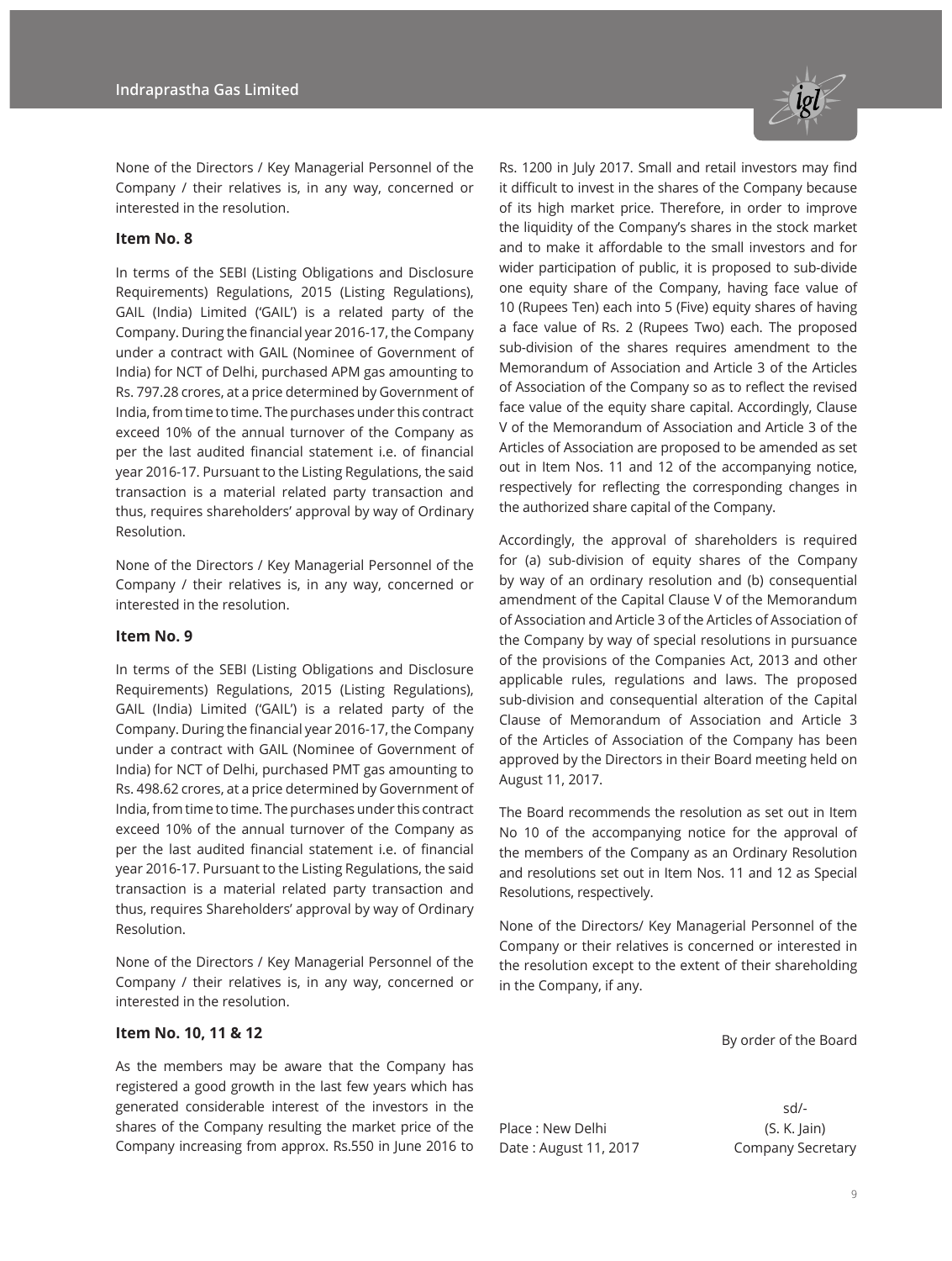## **DETAILS OF DIRECTORS SEEKING APPOINTMENT IN ANNUAL GENERAL MEETING FIXED FOR SEPTEMBER 28, 2017**

| <b>Name of the Director</b>                                                                          | Shri Ramesh Srinivasan                                                                                                                                                                                                                                                                                                                                                                                                                                                                                                                                                                                     | Shri Manoj Jain                                                                                                                                                                                                 | Smt. Varsha Joshi                                                                                                                                                                                                                                                                                                                                                                                                                                                                                                 |
|------------------------------------------------------------------------------------------------------|------------------------------------------------------------------------------------------------------------------------------------------------------------------------------------------------------------------------------------------------------------------------------------------------------------------------------------------------------------------------------------------------------------------------------------------------------------------------------------------------------------------------------------------------------------------------------------------------------------|-----------------------------------------------------------------------------------------------------------------------------------------------------------------------------------------------------------------|-------------------------------------------------------------------------------------------------------------------------------------------------------------------------------------------------------------------------------------------------------------------------------------------------------------------------------------------------------------------------------------------------------------------------------------------------------------------------------------------------------------------|
| <b>Date of Birth</b>                                                                                 | 13.09.1958                                                                                                                                                                                                                                                                                                                                                                                                                                                                                                                                                                                                 | 19.08.1962                                                                                                                                                                                                      | 09.07.1971                                                                                                                                                                                                                                                                                                                                                                                                                                                                                                        |
| Date of Appointment/<br><b>Re-appointment</b>                                                        | 14.01.2017                                                                                                                                                                                                                                                                                                                                                                                                                                                                                                                                                                                                 | 18.01.2017                                                                                                                                                                                                      | 01.06.2017                                                                                                                                                                                                                                                                                                                                                                                                                                                                                                        |
| Qualification                                                                                        | B.Sc. (Honors), M.B.A.                                                                                                                                                                                                                                                                                                                                                                                                                                                                                                                                                                                     | Mechanical engineer, M.B.A.                                                                                                                                                                                     | Masters in physics and IAS                                                                                                                                                                                                                                                                                                                                                                                                                                                                                        |
| <b>Expertise in specific</b><br>functional area                                                      | He joined BPCL in the year 1980<br>& has the distinction of heading<br>three major Business Units, viz,<br>Retail, Lubes & LPG. He introduced<br>concepts like Pure for Sure, branded<br>fuel like "SPEED", and provided<br>low cost Retail Automation. He Presently, he is Executive<br>was also instrumental in launch<br>of In & Out convenience stores,<br>loyalty<br>program,<br>involved<br>in.<br>implementation of PAHAL, online<br>booking for new LPG Connection<br>(SAHAJ),<br>conceptualizing<br>&<br>launching of "Project Nishchay etc.<br>Presently, he is Director (Marketing)<br>in BPCL. | He has vast experience of 32<br>in various functional areas.<br>He had been chief operating<br>of<br>Brahmaputra<br>officer<br>Cracker and Polymer Ltd.<br>Director (Marketing-Gas) in<br>GAIL (India) Limited. | She is presently serving as Secretary<br>years in GAIL (India) Limited   Power, as well as Secretary<br>Transport, with the Government of<br>NCT Delhi.                                                                                                                                                                                                                                                                                                                                                           |
| of<br>other<br>List<br>Companies in which<br>Directorship held                                       | 1.<br>Bharat Petroleum Corporation<br>Limited<br>Bharat Stars Services Pvt. Ltd.<br>2.<br>3.<br>Bharat Stars Services (Delhi)<br>Pvt. Ltd.<br>Matrix Bharat Pte. Ltd.<br>4.                                                                                                                                                                                                                                                                                                                                                                                                                                | Central U.P. Gas Limited   1.<br>1.<br>Gail Global Singapore<br>2.<br>Pte. Ltd.                                                                                                                                 | Yamuna Coal Company Private<br>Limited<br>Indraprastha Energy & Waste<br>2.<br>Management Company Limited<br>Delhi Power Company Limited<br>3.<br>Delhi Transco Limited<br>4.<br>Indraprastha<br>5.<br>Power<br><b>Generation Company Limited</b><br>Delhi Integrated Multi Modal<br>6.<br>Transit System Limited.<br>Delhi<br>Tourism<br>7.<br>and<br>Transportation Development<br><b>Corporation Limited</b><br>8.<br>Delhi Metro Rail Corporation<br>Limited<br>Pragati<br>Power Corporation<br>9.<br>Limited |
| Chairman/<br><b>Member</b><br>of the Committee of<br><b>Board of Directors of</b><br>other Companies | Nil                                                                                                                                                                                                                                                                                                                                                                                                                                                                                                                                                                                                        | Nil                                                                                                                                                                                                             | Nil                                                                                                                                                                                                                                                                                                                                                                                                                                                                                                               |
| Shareholding in the<br>Company                                                                       | Nil                                                                                                                                                                                                                                                                                                                                                                                                                                                                                                                                                                                                        | Nil                                                                                                                                                                                                             | Nil                                                                                                                                                                                                                                                                                                                                                                                                                                                                                                               |
| Relationship<br>with<br>other Directors                                                              | <b>No</b>                                                                                                                                                                                                                                                                                                                                                                                                                                                                                                                                                                                                  | No                                                                                                                                                                                                              | No                                                                                                                                                                                                                                                                                                                                                                                                                                                                                                                |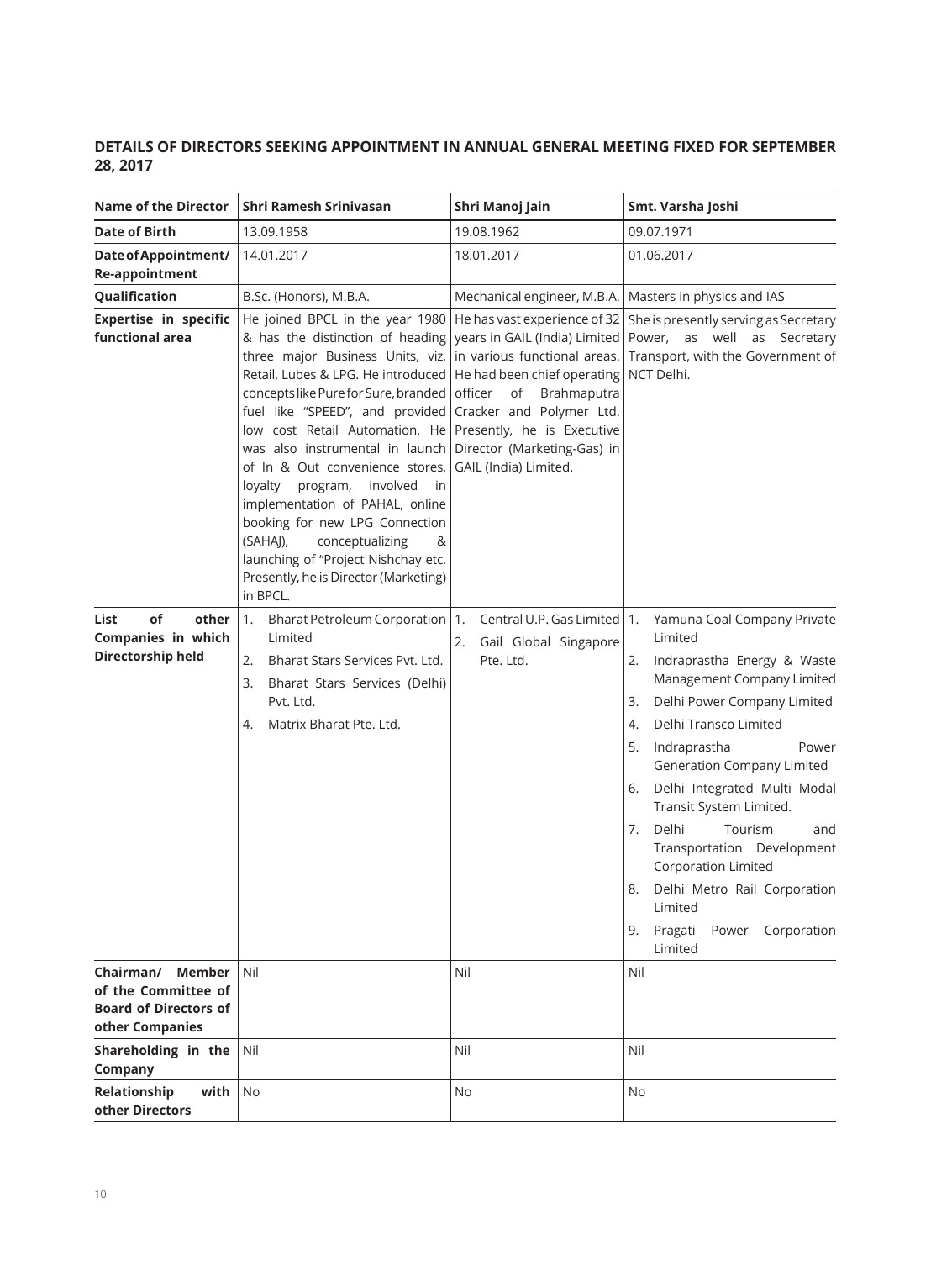

#### **INDRAPRASTHA GAS LIMITED**

Regd. office: IGL Bhawan, Plot No. 4, Community Centre, Sector – 9, R.K. Puram, New Delhi-110022 CIN: L23201DL1998PLC097614, Website: www.iglonline.net Email: investors@igl.co.in, Tel No.: 011-46074607, Fax No.: 011-26171863

 $\vdots$ 

| their specimen signature(s) registered with the Company.                                                                                                                                                                                                     |                                                                                                                                        |                   |
|--------------------------------------------------------------------------------------------------------------------------------------------------------------------------------------------------------------------------------------------------------------|----------------------------------------------------------------------------------------------------------------------------------------|-------------------|
|                                                                                                                                                                                                                                                              |                                                                                                                                        |                   |
|                                                                                                                                                                                                                                                              |                                                                                                                                        |                   |
| I hereby record my presence at the 18th ANNUAL GENERAL MEETING of Indraprastha Gas Limited to be held on Thursday,<br>September 28, 2017, at 11.30 a.m. at Manekshaw Centre, Parade Road, Delhi Cantonment, New Delhi-110010, or any<br>adjournment thereof. |                                                                                                                                        |                   |
| Please $\checkmark$ in the box.<br>Member                                                                                                                                                                                                                    | Proxy                                                                                                                                  |                   |
| Name of the Proxy in Block Letters                                                                                                                                                                                                                           | Member's Signature                                                                                                                     | Proxy's Signature |
|                                                                                                                                                                                                                                                              |                                                                                                                                        |                   |
|                                                                                                                                                                                                                                                              | <b>INDRAPRASTHA GAS LIMITED</b>                                                                                                        |                   |
|                                                                                                                                                                                                                                                              |                                                                                                                                        |                   |
|                                                                                                                                                                                                                                                              | Regd. office: IGL Bhawan, Plot No. 4, Community Centre, Sector - 9, R.K. Puram, New Delhi-110022                                       |                   |
|                                                                                                                                                                                                                                                              | CIN: L23201DL1998PLC097614, Website: www.iglonline.net                                                                                 |                   |
|                                                                                                                                                                                                                                                              | Email: investors@igl.co.in, Tel No.: 011-46074607, Fax No.: 011-26171863                                                               |                   |
|                                                                                                                                                                                                                                                              | <b>PROXY FORM - MGT - 11</b>                                                                                                           |                   |
|                                                                                                                                                                                                                                                              | (Pursuant to Section 105(6) of the Companies Act, 2013 and Rule 19(3) of the<br>Companies (Management and Administration) Rules, 2014) |                   |
|                                                                                                                                                                                                                                                              |                                                                                                                                        |                   |
|                                                                                                                                                                                                                                                              |                                                                                                                                        |                   |
|                                                                                                                                                                                                                                                              |                                                                                                                                        |                   |
|                                                                                                                                                                                                                                                              |                                                                                                                                        |                   |
| I/We, being the member(s) of source of the above mentioned Company, hereby appoint                                                                                                                                                                           |                                                                                                                                        |                   |
|                                                                                                                                                                                                                                                              |                                                                                                                                        |                   |
|                                                                                                                                                                                                                                                              |                                                                                                                                        |                   |
|                                                                                                                                                                                                                                                              |                                                                                                                                        |                   |
|                                                                                                                                                                                                                                                              |                                                                                                                                        |                   |
|                                                                                                                                                                                                                                                              |                                                                                                                                        |                   |
|                                                                                                                                                                                                                                                              |                                                                                                                                        |                   |

as my / our proxy to attend and vote (on a poll) for me / us and on my / our behalf at the **Eighteenth Annual General Meeting of the Company to be held on the September 28, 2017 at 11.30 a.m.** at Manekshaw Centre, Parade Road, Delhi Cantonment, New Delhi-110010 and at any adjournment thereof, in respect of such resolutions as are indicated below: